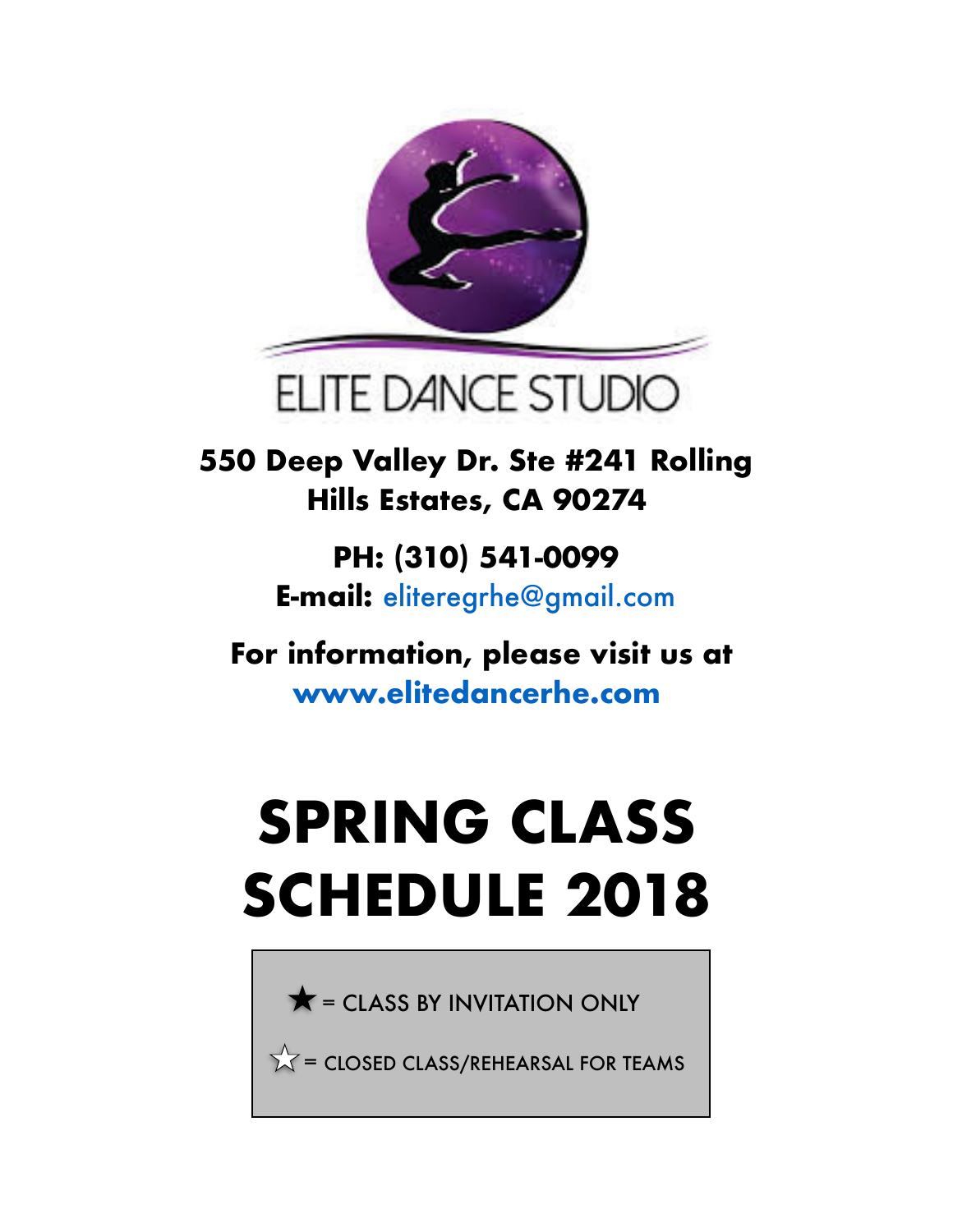## **MONDAY**

|                  | <b>STUDIO A</b>                                 | <b>STUDIO B</b>                                   | <b>STUDIO C</b>                                               | <b>STUDIO D</b>                                       |
|------------------|-------------------------------------------------|---------------------------------------------------|---------------------------------------------------------------|-------------------------------------------------------|
| $3:30-4:00pm$    | Cheer/Hip-Hop/Tumble<br>(Ms. Dyan/Ms. Julia/Ms. | <b>Ballet 3</b>                                   | <b>Ballet 1</b><br>(Ms. Breeonna)                             | <b>Primary Ballet 1</b><br>(Ms. Nikole/Ms. Kaitlin)   |
| 4:00-4:30pm      | Maya)                                           | (Ms. Lisa)                                        |                                                               |                                                       |
| 4:30-5:00pm      | Technique 3                                     | Jazz 2                                            | <b>Ballet 4/5</b>                                             | Pre-Jazz 1/2<br>(Ms. Dyan/Ms. Kaitlin/<br>Ms. Nikole) |
| 5:00-5:30pm      | (Ms. Breeonna)                                  | (Ms. Kelly)                                       | (Ms. Lisa)                                                    |                                                       |
| 5:30-6:00pm      | Jazz Funk 3/4<br>(Ms. Kelly)                    | <b>Ballet 4/5</b>                                 | <b>Ballet 2</b><br>(Ms. Breeonna)                             | Tap $2/3$<br>(Ms. Dyan/Ms. Kaitlin)                   |
| $6:00-6:30$ pm   |                                                 | <b>Pointe</b>                                     |                                                               |                                                       |
| $6:30 - 7:00$ pm | <b>Contemporary 5</b><br>(Ms. Kelly)            | <b>Teen Ballet</b><br>(Ms. Lisa)                  | <b>MOTION STATE</b>                                           |                                                       |
| 7:00-7:30pm      |                                                 |                                                   | <b>MINIS CO. TECH</b><br>(Ms. Breeonna) $\overrightarrow{\ }$ |                                                       |
| 7:30-8:00pm      | <b>Jazz Funk 5</b>                              | <b>Choreo. Prep</b><br>(Ms. Dyan)<br>$*7:30-8:45$ |                                                               |                                                       |
| 8:00-8:30pm      |                                                 |                                                   |                                                               |                                                       |
| 8:30-9:00pm      | (Ms. Kelly)                                     |                                                   |                                                               |                                                       |

## **TUESDAY**

|                | <b>STUDIO A</b>                              | <b>STUDIO B</b>                 | <b>STUDIO C</b>                                | <b>STUDIO D</b> |
|----------------|----------------------------------------------|---------------------------------|------------------------------------------------|-----------------|
| 9:30-10:30am   |                                              |                                 | <b>Ballet/Tap/Acro</b><br>(age 3-5) (Ms. Dyan) |                 |
| $3:30-4:00pm$  |                                              |                                 | <b>Ballet/Tap/Acro</b><br>$(\text{age } 4.6)$  |                 |
| 4:00-4:30pm    |                                              |                                 | (Ms. Dyan/Ms.Kaitlin)                          |                 |
| 4:30-5:00pm    | Jazz 3                                       | <b>Ballet 4/5</b><br>(Ms. Ruth) | Jazz/Hip-Hop 1/2<br>(Ms. Dyan/Ms. Kaitlin)     |                 |
| 5:00-5:30pm    | (Ms. Breeonna)                               |                                 |                                                |                 |
| 5:30-6:00pm    | <b>MOTION STATE</b><br><b>CO. TECH CLASS</b> | <b>Ballet 2</b><br>(Ms. Ruth)   | <b>Irish Dancers</b>                           | Lyrical 3/4     |
| $6:00-6:30$ pm |                                              |                                 | 5:30-6:45                                      | (Ms. Alyssa)    |
| 6:30-7:00pm    | Technique 4/5<br>(Ms. Breeonna)              | <b>Open Tricks &amp; Turns</b>  | <b>Ballet 3</b><br>(Ms. Ruth)                  |                 |
| 7:00-7:30pm    |                                              | (Ms. Dyan)                      |                                                |                 |
| 7:30-8:00pm    | <b>Contemporary 5</b><br>(Ms. Breeonna)      |                                 | Hip-Hop 2/3<br>(Ms. Alyssa)                    |                 |
| 8:00-8:30pm    |                                              |                                 |                                                |                 |
| 8:30-9:00pm    |                                              |                                 |                                                |                 |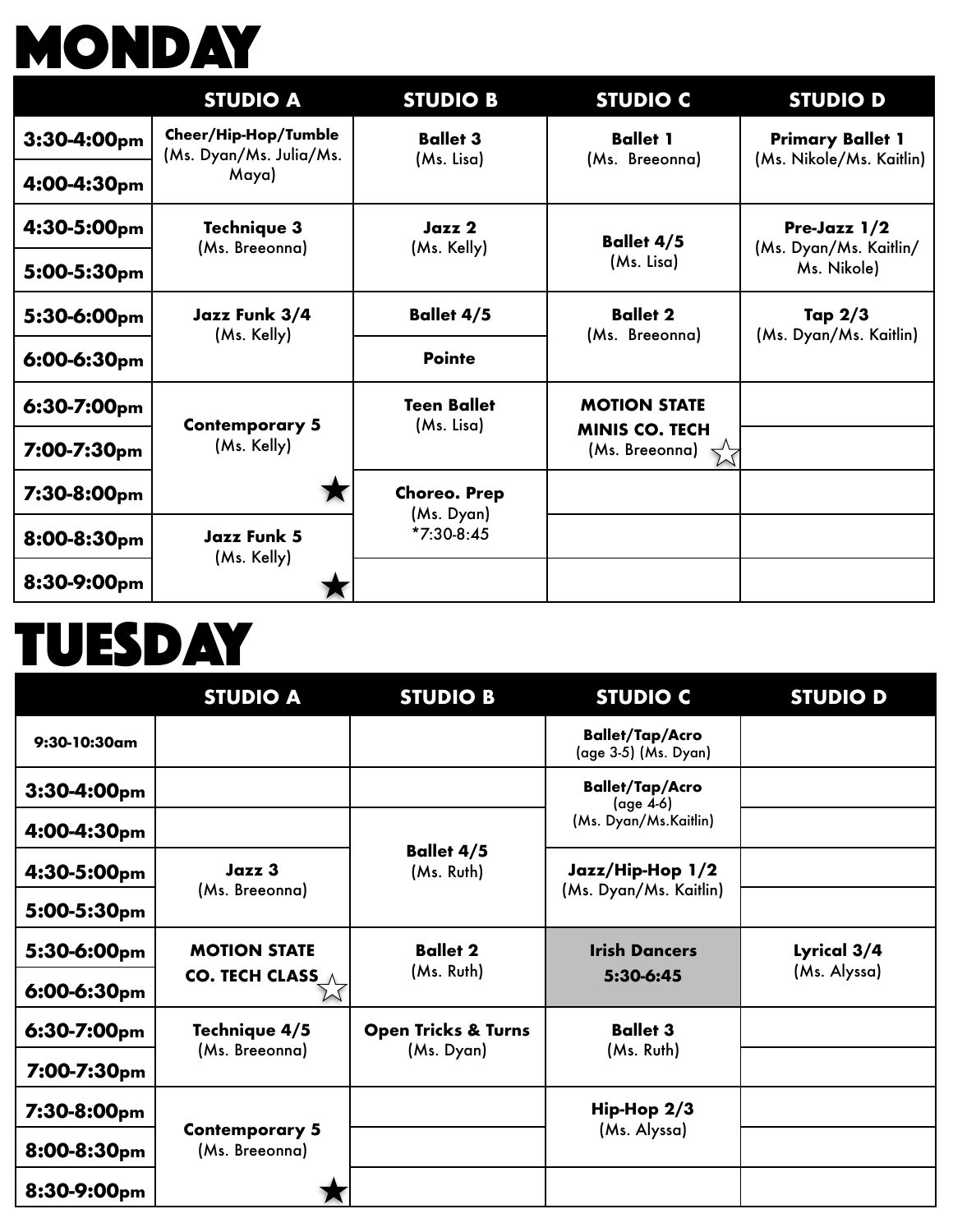## **WEDNESDAY**

|                         | <b>STUDIO A</b>                   | <b>STUDIO B</b>                  | <b>STUDIO C</b>                                     | <b>STUDIO D</b>                           |
|-------------------------|-----------------------------------|----------------------------------|-----------------------------------------------------|-------------------------------------------|
| 3:30-4:00pm             | <b>Beg. Tumble</b>                | <b>Ballet 1/2</b>                | <b>Ballet/Tap/Acro</b><br>(age 3-5)                 | <b>Diamonds Rehearsal</b><br>**STUDIO E** |
| 4:00-4:30pm             | (Ms. Dyan/Ms. Maya/<br>Ms. Julia) | (Ms. Gaida)                      | (Ms. Dyan/Ms. Kaitlin)                              | Ms. Jenny<br>$\breve{\times}$             |
| 4:30-5:00pm             | Java 1/2                          |                                  | <b>Diamonds Rehearsal</b><br>(Ms. Dyan/Ms. Kaitlin) |                                           |
| 5:00-5:30pm             | (Ms. Jessica)                     | <b>Ballet 3</b><br>(Ms. Gaida)   |                                                     |                                           |
| 5:30-6:00pm             | Jazz Funk 4/5<br>(Mr. Andrew)     |                                  | Hip/Hop 1/2<br>(Ms. Jessica/Ms.Kaitlin)             |                                           |
| 6:00-6:30pm             |                                   |                                  |                                                     |                                           |
| 6:30-7:00pm             | Jazz Funk 2/3<br>(Mr. Andrew)     | <b>Ballet 4/5</b><br>(Ms. Gaida) |                                                     |                                           |
| 7:00-7:30 <sub>pm</sub> |                                   |                                  | <b>Adult Tap</b><br>Ms. Dyan                        |                                           |
| $7:30-8:00$ pm          | Lyrical 4/5<br>(Mr. Andrew)       | <b>Pointe</b>                    |                                                     |                                           |
| 8:00-8:30pm             |                                   |                                  |                                                     |                                           |
| 8:30-9:00pm             |                                   |                                  |                                                     |                                           |

#### **THURSDAY**

|                  | <b>STUDIO A</b>                          | <b>STUDIO B</b>                       | <b>STUDIO C</b>               | <b>STUDIO D</b>                                 |
|------------------|------------------------------------------|---------------------------------------|-------------------------------|-------------------------------------------------|
| $3:30-4:00pm$    | <b>MOTION STATE MINIS</b>                | <b>Ballet/Tap I</b>                   | <b>Primary Ballet</b>         |                                                 |
| 4:00-4:30pm      | <b>REHEARSAL</b><br>(Ms. Kelly/Ms. Bree) | (Age 4-6)<br>(Ms. Dyan/Ms. Kaitlin)   | (Ms. Jordan/Ms. Dyan)         |                                                 |
| 4:30-5:00pm      | Technique 4/5                            | <b>ELITEpetite Rehearsal</b>          | <b>Tricks and Turns 2</b>     | Lyrical/Jazz 1<br>(Ms. Jordan/Ms. Dyan)         |
| 5:00-5:30pm      | (Ms. Breeonna)                           | (Ms. Dyan/Ms. Nikole/<br>Ms. Kaitlin) | (Ms. Kelly)                   |                                                 |
| 5:30-6:00pm      | <b>Jazz 4/5</b><br>(Ms. Kelly)           | Lyrical 2<br>(Ms. Breeonna)           |                               | <b>Boys Hip-Hop 1/2</b>                         |
| $6:00-6:30$ pm   |                                          |                                       |                               | (Ms. Jessica/Ms.Kaitlin)<br>*STUDIO E 4:30-5:30 |
| 6:30-7:00pm      | <b>MOTION STATE CO.</b>                  | <b>Open Tricks &amp; Turns</b>        | <b>Stretch &amp; Strength</b> | Hip Hop 3/4                                     |
| 7:00-7:30pm      | <b>TECH CLASS</b><br>** Jrs and Teens    | (Ms. Dyan)                            | (age 9+)(Ms. Kelly)           | (Ms. Kheira)                                    |
| 7:30-8:00pm      |                                          | Int. Tumble<br>(Ms. Kelly)            |                               |                                                 |
| 8:00-8:30pm      | $13 + Jqzz$                              |                                       |                               |                                                 |
| 8:30-9:00pm      | (Ms. Breeonna)                           | <b>Elite Beat Rehearsal</b>           |                               |                                                 |
| $9:00 - 9:30$ pm |                                          | (Ms. Kheira)                          |                               |                                                 |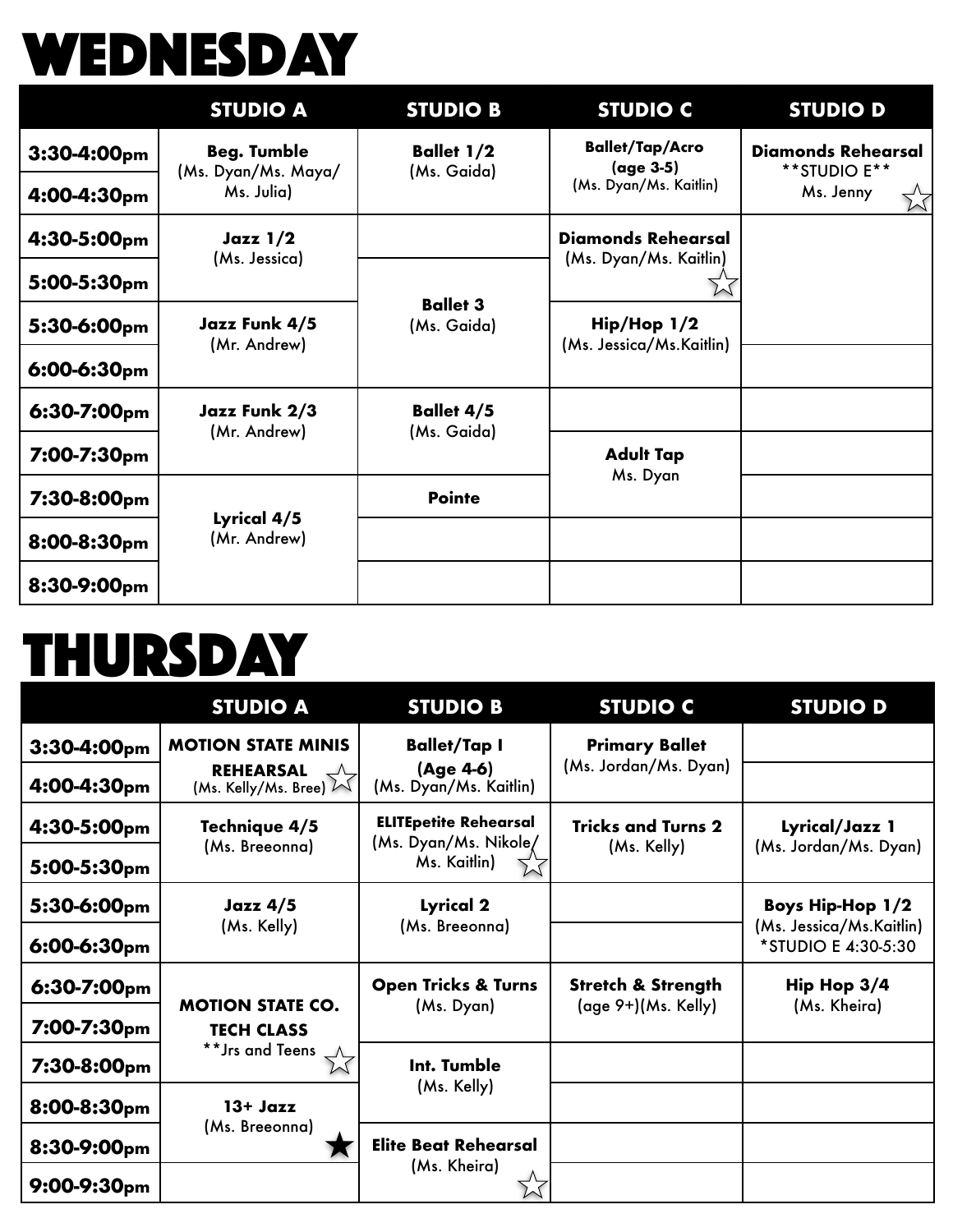

|                  | <b>STUDIO A</b>                | <b>STUDIO B</b>                                                | <b>STUDIO C</b>                                                           | <b>STUDIO D</b> |
|------------------|--------------------------------|----------------------------------------------------------------|---------------------------------------------------------------------------|-----------------|
| $3:30-4:00pm$    | Contemporary 2/3               | Hip Hop 4/5                                                    | <b>Ballet/Tap/Acro</b><br>(age 3-5)                                       |                 |
| $4:00-4:30pm$    | (Ms. Emily)                    | (Ms. Jordan)                                                   | (Ms. Dyan/Ms. Kaitlin)                                                    |                 |
| 4:30-5:00pm      | <b>Stretch &amp; Condition</b> | $Hip-Hop3/4$                                                   | <b>Ballet/Tap II</b>                                                      | Tap 5/6         |
| 5:00-5:30pm      | 3/4/5<br>(Ms. Emily)           | (Ms. Jordan)                                                   | (age 5-7)<br>(Ms. Nikole/Ms. Kaitlin)                                     | (Ms. Dyan)      |
| 5:30-6:00pm      | Technique 4/5<br>(Ms. Emily)   |                                                                |                                                                           |                 |
| $6:00-6:30$ pm   |                                | <b>ELITE Pre-Compete A</b><br><b>Rehearsal</b><br>(Ms. Jordan) | <b>ELITE Pre-Compete B</b><br><b>Rehearsal</b><br>(Ms. Dyan/ Ms. Kaitlin) |                 |
| $6:30 - 7:00$ pm |                                |                                                                |                                                                           |                 |
| 7:00-7:30pm      | <b>Contemporary 4</b>          |                                                                |                                                                           |                 |
| 7:30-8:00pm      | (Ms. Emily)                    |                                                                |                                                                           |                 |
| 8:00-8:30pm      |                                |                                                                |                                                                           |                 |

#### **SATURDAY**

|               | <b>STUDIO A</b>                          | <b>STUDIO B</b>             | <b>STUDIO C</b>                       | <b>STUDIO D</b>        |
|---------------|------------------------------------------|-----------------------------|---------------------------------------|------------------------|
| 9:00-9:30am   |                                          | <b>MOTION STATE</b>         |                                       |                        |
| 9:30-10:00am  |                                          | <b>REHEARSALS</b>           |                                       |                        |
| 10:00-10:30am |                                          | <b>Tricks and Turns 3/4</b> | Hip-Hop 1/2<br>(Ms. Dyan/Ms. Kaitlin) |                        |
| 10:30-11:00am | <b>MOTION STATE</b><br><b>REHEARSALS</b> | (Ms. Kelly)                 |                                       |                        |
| 11:00-11:30am |                                          |                             | Tricks & Turns 1/2                    |                        |
| 11:30-12:00pm |                                          |                             | (Ms. Dyan/Ms. Kaitlin)                | <b>Teen Tap</b>        |
| 12:00-12:30pm |                                          |                             |                                       | (Ms. Dyan/Ms. Kaitlin) |
| 12:30-1:00pm  |                                          |                             |                                       |                        |
| 1:00-1:30pm   | <b>Adv. Tumble</b><br>(Ms. Kelly)        |                             |                                       |                        |
| 1:30-2:00pm   |                                          | <b>MOTION STATE</b>         |                                       |                        |
| 2:00-2:30pm   |                                          | <b>REHEARSALS</b>           |                                       |                        |
| 2:30-3:00pm   | <b>Technique 5</b><br>(Ms. Kelly)        |                             |                                       |                        |
| 3:00-3:30pm   |                                          |                             |                                       |                        |
| 3:30-4:00pm   |                                          |                             |                                       |                        |
| 4:00-4:30pm   | Jazz 5<br>(Ms. Kelly)                    |                             |                                       |                        |
| 4:30-5:00pm   |                                          |                             |                                       |                        |